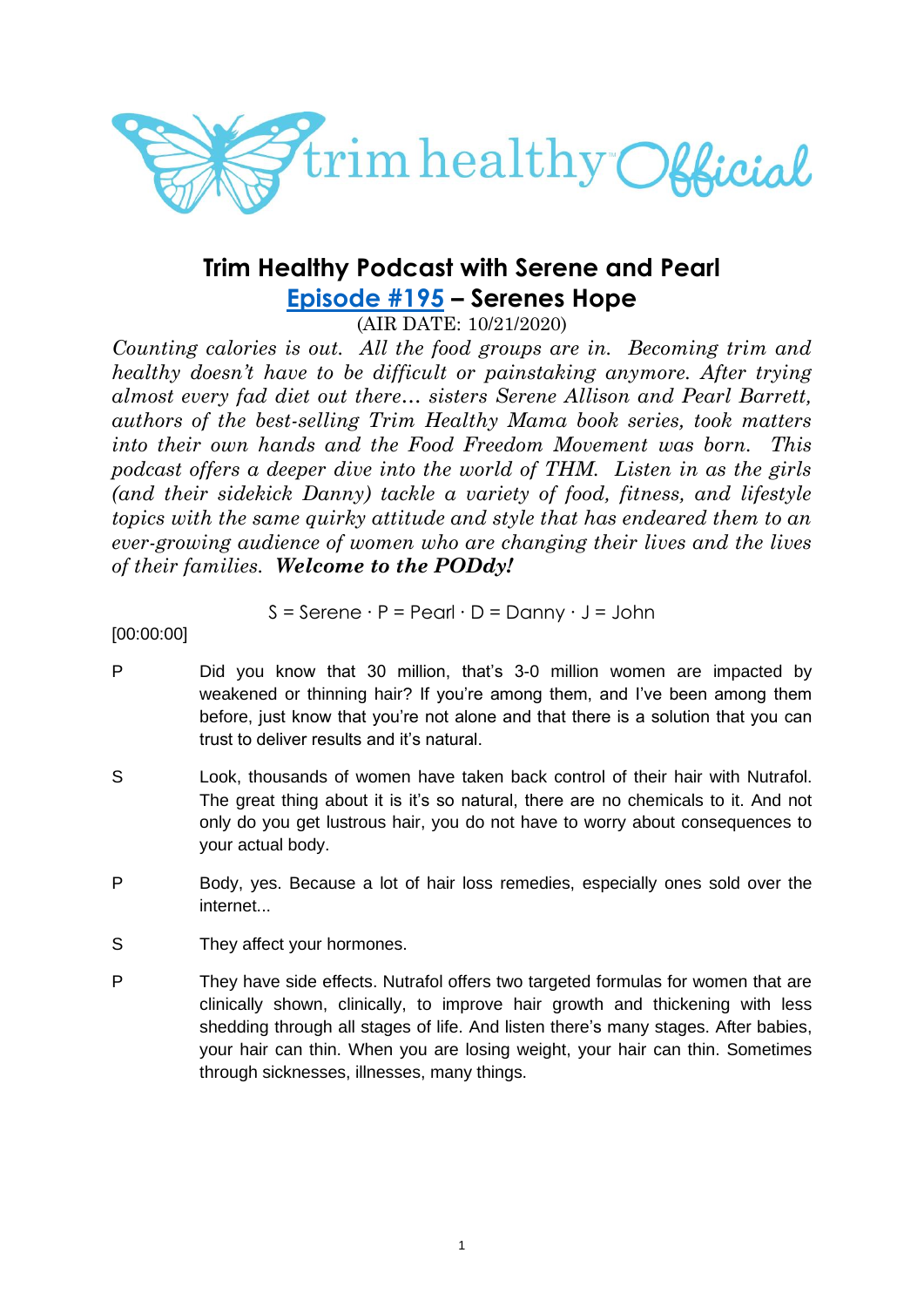S Healthier hair growth takes time. So, you don't expect this to work in a week. So, don't shove it into the back of your cupboard if you think, oh it didn't work. No, you'll begin to actually experience thicker, stronger, faster-growing hair in three to six months.

# [00:01:13]

- P And that's clinical studies backing that up. So Nutrafol is physician formulated to be 100 percent drug-free. They use medical-grade botanicals in consistently effective dosages, so you get the most reliable results. Listen, Serene and I, we don't usually talk about supplements on our show, but we were really cool with this one and the one, Serene looked into it deeply, we really like what is used here.
- S Yes, so visit nutrafol.com and take their hair wellness quiz for personalised product recommendations. That's the cool thing, because you can find out exactly the system that you need, that your unique hair need is, just know that it is taken into consideration, so it is going to work specifically for you. And in the clinical study, 86 percent of women reported improved hair growth after six months, so this is tried and true.
- P More than 1500 doctors Serene, they recommend Nutrafol.
- S You're going to get free shipping too, which is pretty great on, get this, every order, not just your first. Get 20 percent off at nutrafol.com. Spelled N- U- T- R-A-F- O- L.com, use the promo code: trimhealthy.

## [00:02:25]

- P Go to www.nutrafol.com, did you spell that Serene? It's N- U- T- R- A- F- O-L.com and use that promocode, trim healthy, because then you'll get that 20 percent off.
- S This is the PODdy with Serene and Pearl. Get it right: P- O- D- D- Y.
- D Welcome to the Trim Healthy Podcast with Serene, Pearl, and Danny.
- P Wrong chords Dan. Play the right ones…
- D My chords are what I feel like I want them to be Pearl, because I'm playing this guitar, and you're not. So, we've got, as usual, a great show for you and we're so grateful that you've tuned in once again, years and years later the number one health podcast of yesteryear.
- P Of whenever.
- D They're not even with me. Is anyone going to...?
- S I am totally with you.
- P Speak it.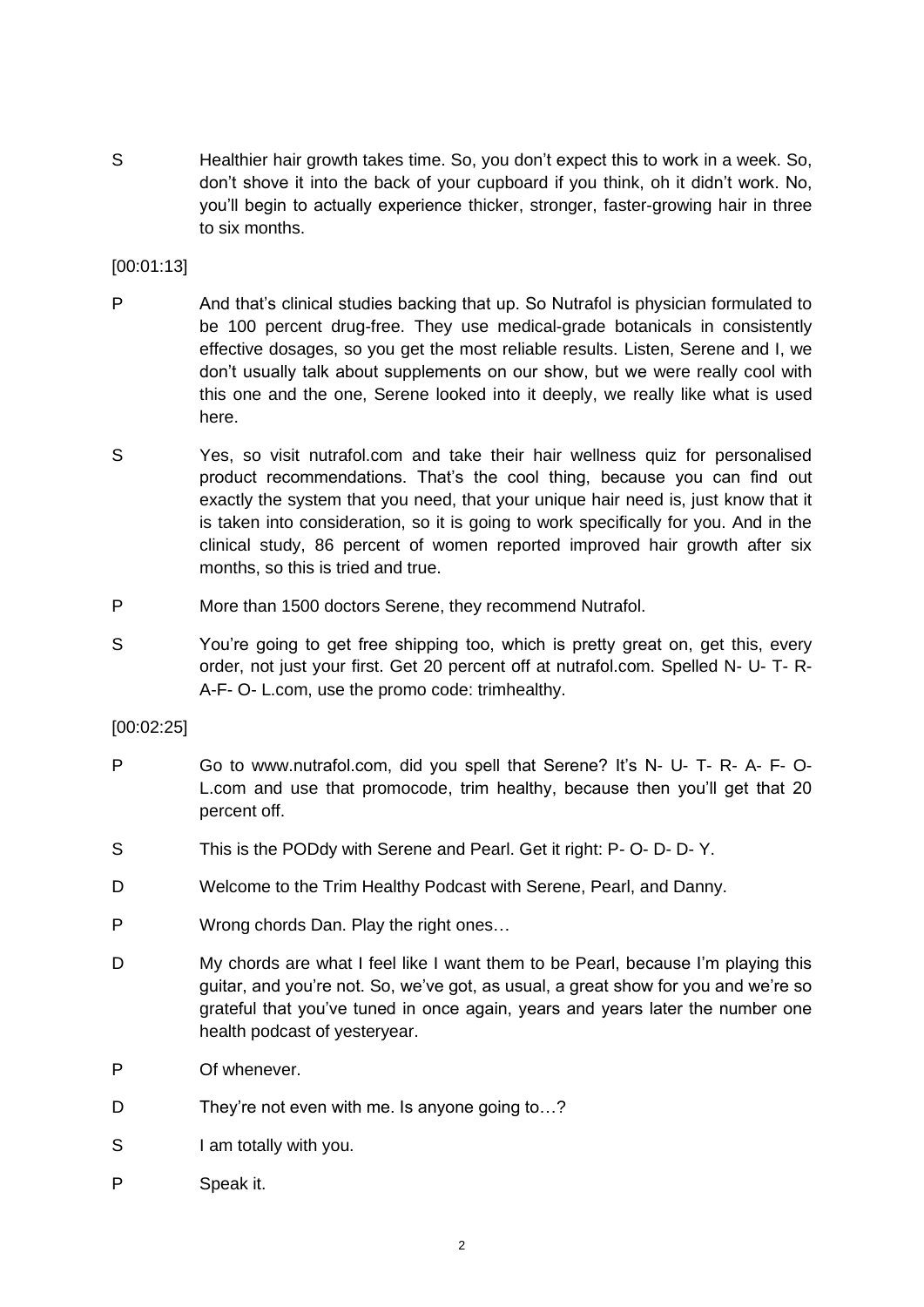- D I'm leaving audio space for you to interject, that usually is where you cut me off anyway, so I don't know what to do.
- P Sorry, I was trying to send a text to John.
- D I don't know what to do at this point.

## [00:03:36]

- S Okay, well here we are.
- P Serene is taking over us today she's got stuff to share.
- S Well, you're our fam, all our listeners out there. You're totally our fam and maybe we overshare.
- P We do overshare.
- S Maybe we think you're our fam and we go too deep with details, but that's where you are in our hearts and we're just really open about stuff. So, if you're listening to these PODdies in consecutive order you just heard Pearl's vacation into the eye of the storm, and you heard about her experience. So, I'm going to tell you about an experience that I had on the same day.
- P Yes.
- S The amount of breath already, just because, I don't know, my heart's pounding and all that kind of stuff. Anyway, so we had planned on sharing with you some other news coming up here pretty soon, but I have different news to tell you. Yes, anyway.

## [00:04:35]

- P You can sit here and cry, it's okay Serenie.
- S No, I've done already a lot of crying,I know I've got a message. I can go home and do that. I have a message and it's a message of hope for anybody who, and it's not even who's been in my predicament, who's been in many predicaments in life that keep you wanting to be connected to a dream that was in the past or to something that you keep looking back to. And you're held in the past because the past seems brighter to you than your today or your tomorrow. I want to speak to that, so I don't want to get side-tracked with all my emotions. I found out that I was pregnant in Florida, in August.
- P For the second time, because she lost…
- S Because you heard I had the miscarriage. This time I got pregnant, three months later, so excited and…
- P Hold on, let's go back because this time it was a sticker. You were sure of it and you were so sick. We were keeping it a secret because we were going to do the big reveal and everything.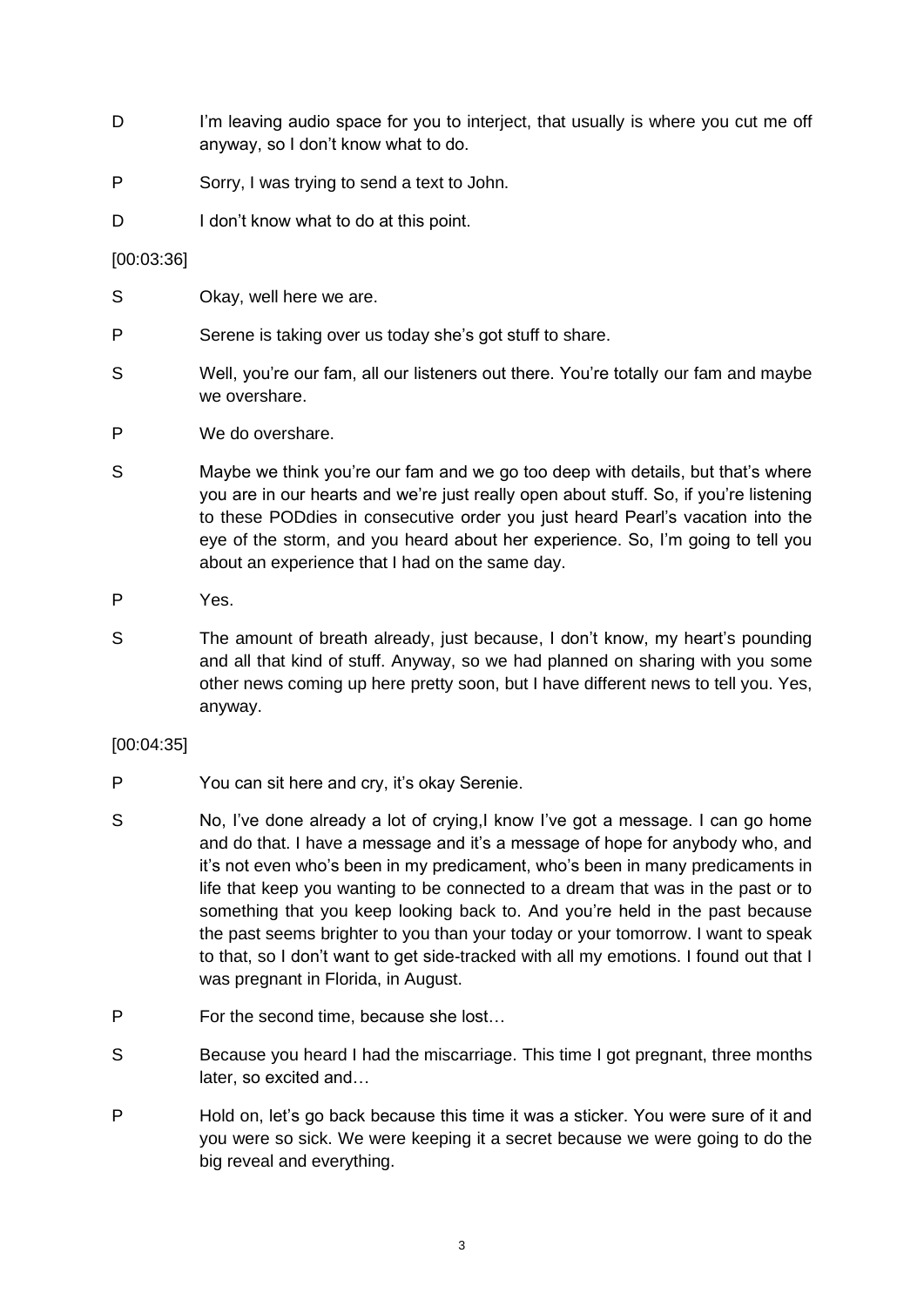- S Every PODdy that I came to share here I was wanting to lay down on this couch and just, I was so nauseated. I was nauseated from about three and a half weeks in. I knew I was pregnant because of the sickness, which usually comes around seven and a half to eight weeks, but it was bam. I did the six-day early test, and it was dark, and I was like, this is a sticker, I'm so excited. So, I never even had a fear of losing the baby, until we went to the wedding. Megan and Noble's wedding, a couple of weeks back now, a week and a half, or maybe it's even sooner than that, a week and two days.
- P Well when this plays it'll be two weeks.
- S Yes and everything was fantastic. I just felt weird twinges in my back, it was just a little bit weird, and then the next day just, whatever, noticed something that I was thinking, oh well it's probably nothing and it totally stopped. Like a tiny bit of spotting, but it wasn't fresh, it was nothing. I was like, that's totally nothing. It happened with Solace's pregnancy, I'm like, oh it's nothing. I called the midwife and she said, no it's probably nothing. It's probably easily explained, but we haven't heard the heartbeat yet, so come in, and we'll do a little ultrasound because then we will relieve your mind. You don't need to be worrying, you've already had a miscarriage. So, I came in and I was expecting to hear the baby's heartbeat. So, the ultrasound saw the little baby and I'm almost 11 weeks at this point, so I've gone through this, almost this full trimester of sick, and every second of the day, all the through the night I was sick.

# [00:07:00]

- S And every time I would get up to go to the restroom, which was all through the night because I was really, these hormones were surging. My whole world was around this baby and all my children's world. My little two-and-a-half-year-old, she weaned for this baby. I said, you've got to share the milk with this baby. Anyway, so she weaned for this baby, and nursing was her life. We were all so excited. But I was laying there and they're like, we're so sorry, there's no heartbeat. You could still be very pregnant with a live baby you've just got your dates wrong. And I know my dates and I know when I got two bright pregnancy tests way back when. So, I'm like, there's no way I've got my dates wrong. And they're like, are you sure about that? And I said I'm sure.
- P Didn't they take your hCG levels though and it said about 12 weeks pregnant?
- S Everything looked like, all my hormones were high. I wasn't 12 weeks, I was almost 11 weeks, but there's more to that story. So anyway, what had happened was my baby had passed to Jesus four weeks before and I had been carrying this pregnancy. My body didn't want to give up the baby, and I was very pregnant, very nauseated this whole time. But my baby was not even alive, and I didn't know it. So, I came home, and I was devastated, but not depressed. Devastated, the loss was so huge. A lot of people may not understand because I didn't get to hold this baby in my arms or feel it kick yet. But it was such a huge loss because it's part of you and it's real.
- P I think so many women have...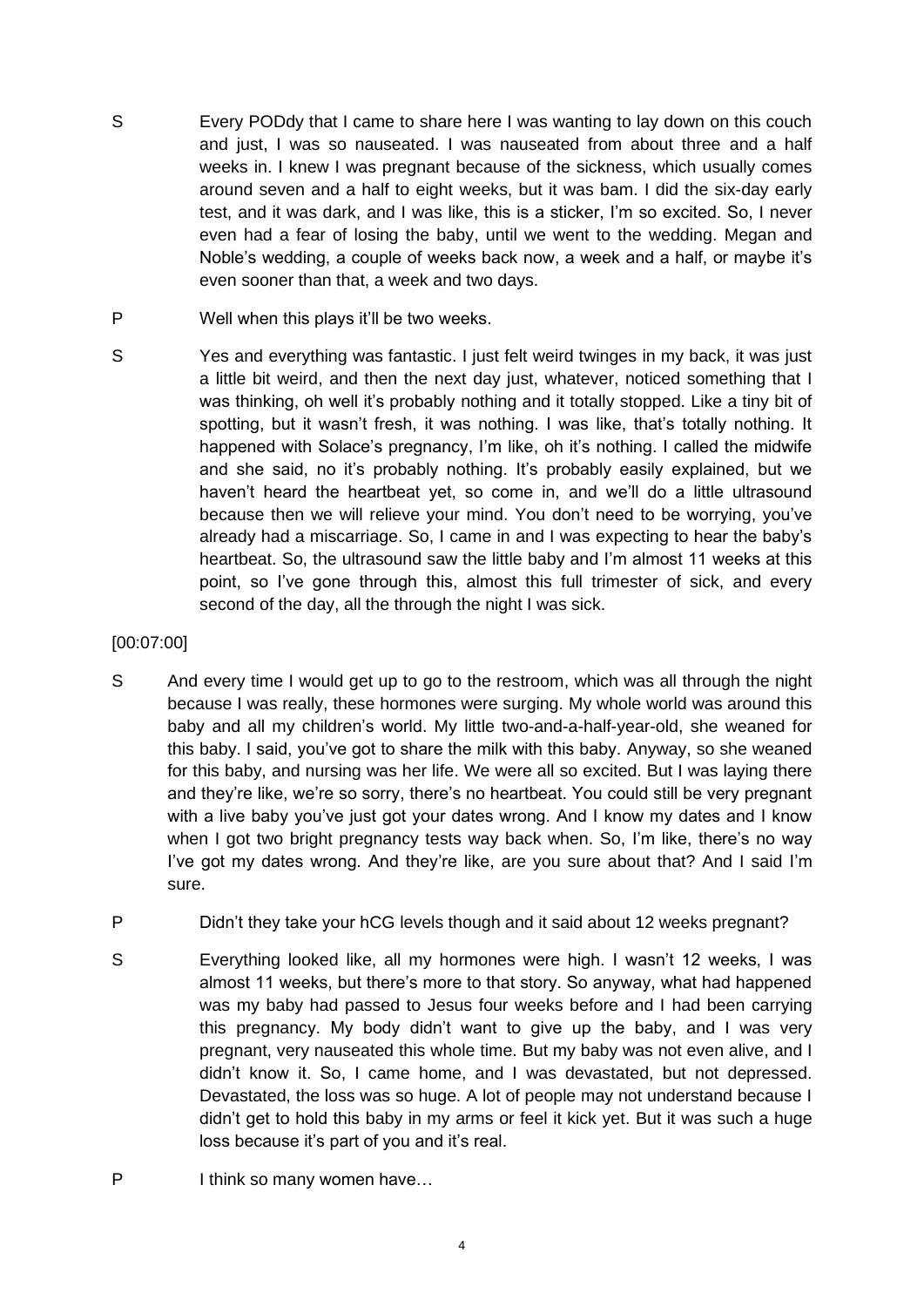[00:08:38]

- S Yes.
- P Yes. Hey, you're listening to The PODdy with Serene and Pearl and I'm Pearl and who are you?
- S Serene.
- P Hey, we're talking about Buffy, Serene. You slept with your Buffy last night?
- S Yes I slept with Buffy, and my husband. With our husband, with my husband, no start again.
- P Buffy and you have a husband.
- S Start again.
- P No, that was good. I'm leaving that in. Buffy makes bedding that is earth-friendly and cruelty-free. Buffy, the people behind Buffy, not Buffy itself because Buffy is your cover on your bed. They spent sleepless nights worrying about the impact that the bedding industry has on the environment and has on your health.

[00:09:16]

- S Literally listen, I was looking into it when I was having my new baby. I was like, well I'll start getting some natural bedding to help with the breathing and everything. When you look at the chemicals that people put crazy in bedding. And we sleep right next to our faces, next to it. Buffy's products they use sustainable and recycled material, and they use a hundred percent plant-based designs. Eucalyptus fabric is the key fabric that they use, and it is so incredibly soft on skin.
- P It's softer than cotton.
- S It's hypoallergenic and the high thread count shuts out dust, mould, and mites for a way healthier sleeping environment.
- P Now, Buffy has a new cover it's called the Breeze. And it regulates your temperature. 100 percent plant design and it's breathable. And it keeps you at a comfortable temperature all night.
- S Let me tell you how much I love Buffy. I have bought two Buffy's for my own room. One for our bed and one for the little couch where we watch a good movie from time to time.
- P I've had my Buffy every night, my Buffy is also my movie watcher.
- S You too.
- P The Breeze, let's talk about this new cover, The Breeze. It brings wellness to your bed. So, why not choose 100 percent plant-based bedding that's better for you and better for the earth?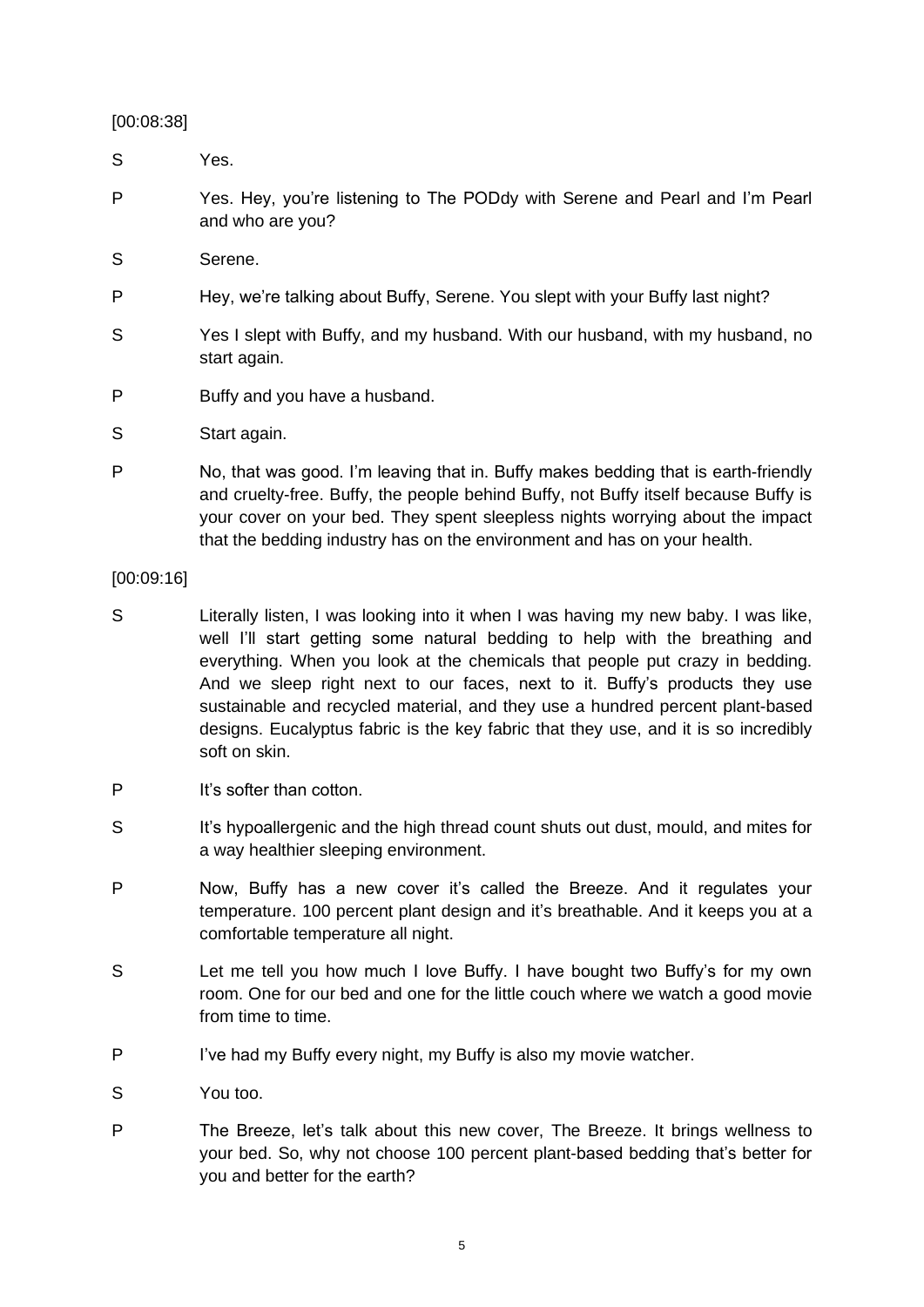## [00:10:37]

- S Buffy offers a free trial, amazingly. You can try the comforter in your own bed for free. If you hate it, return it at no cost.
- P I doubt they're going to hate it.
- S You're going to love it. My husband, he's very picky about comforters, very picky. He didn't even know that I had bought it, and he was experiencing it and he said, oh my goodness what is this? This material is the softest material I have ever felt in my life.
- P You guys have to try it for yourselves. So, for 20 dollars off your Buffy comforter visit buffy.co, that's B-U-F-F-Y. C O and enter: trimhealthy. That's 20 dollars off your Buffy comforter at buffy.co enter: trimhealthy. I love my Buffy.
- S This is the PODdy with Serene and Pearl. Get it right, it's.. P-O-D-D-Y.
- S I did journal a little bit, and I never journal. I have bought 17 beautiful journals with leather-bound covers and little leather straps that have clasps on them and everything and have never done anything. But this was like, I have to get all these thoughts out, and God gave me a revelation. This revelation is what I want to bring to you today, and it's about longing. I want to bring that to you today. Do you think that's weird if I read cringe-fest? If I read four pages of this?
- P I don't think so.
- S I say me a lot because I'm writing to myself. Then I say you a lot, I'm not meaning you, listeners. I'm one of those people who when I think, I think out how we as a people of this world, what would make it a better place for us. So, when I say, you, I'm meaning that, okay? I just said, I miss my sweet baby here with me, but I can't long for yesterday, because the baby isn't in yesterday anymore. I say he because I thought it was a boy. He was, but he has moved on and I need to as well. The baby is in today and in tomorrow, this is where I need to be, in the present and in the future as I look forward to it. Yesterday has only memories, no state of living, no verb of living, no true life. And I can cherish beautiful memories because this is the fruit of thankfulness and gratefulness. But all negative memories I'm not going to remember anymore because they don't breed thankfulness, but only dark, despondency and death to the present. So, all yucky memories I'm going to trash. I was thinking about that because, well I'll read the journal. So, I don't go back and revisit laying on the ultrasound table all alone, because my husband wasn't there, and then hearing the words of Tara and seeing the still screen. I'm not going to revisit that anymore. I'm going to resist.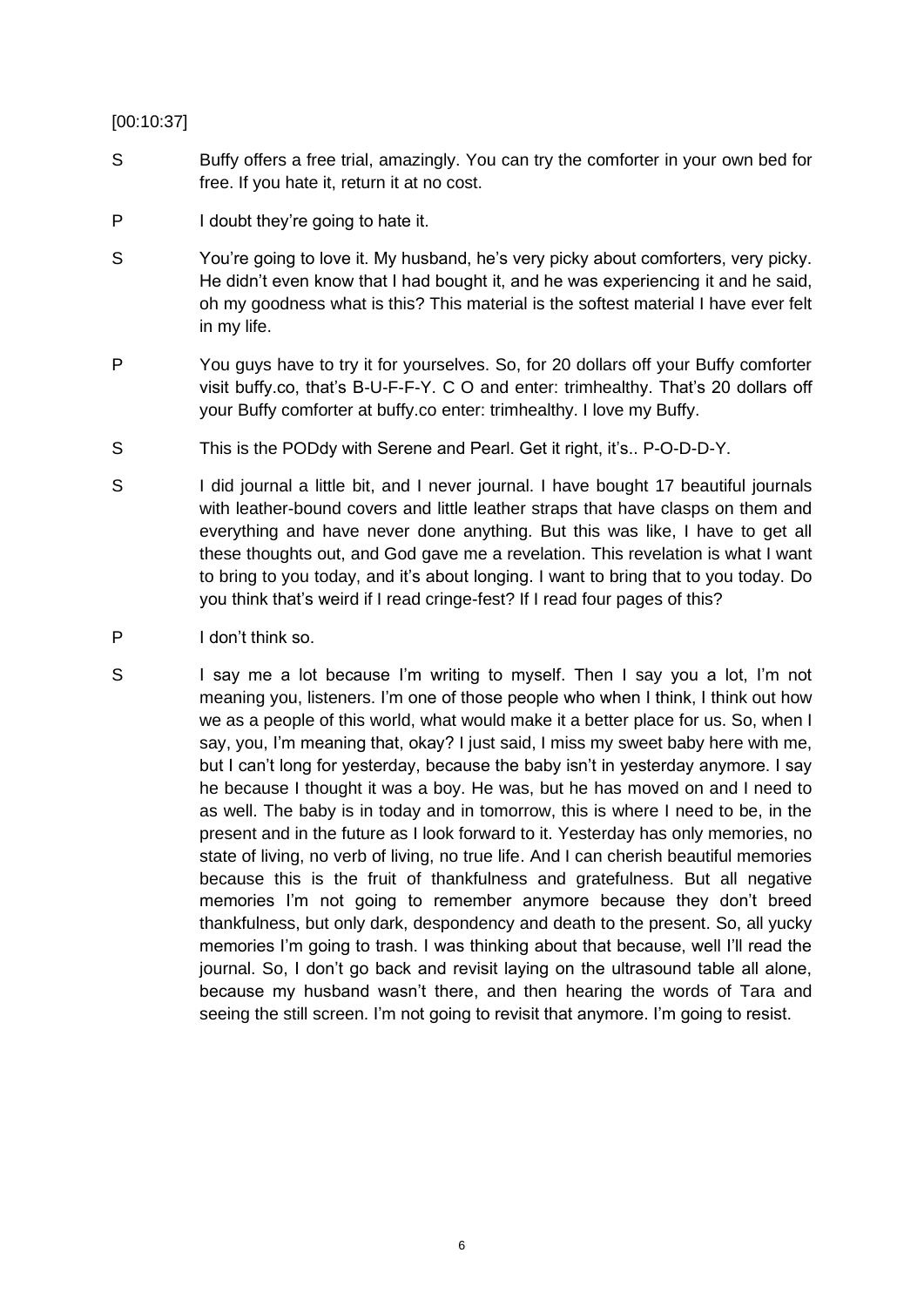#### [00:13:16]

S I will not revisit my awful drive home with my mind racing. I will not look at the contractions and the bleeding as horror and for nothing, but as an honor and as a rite of passage to bring closure to the graduation of this precious eternal soul to heaven. I do not see it personally as I pass this baby in miscarriage, but as a birth into heaven. It is an honor to birth it into heaven. These pains are sacred not traumatic, they are meaningful and not meaningless. A sign that I carried life the blood covenant of life. So, I don't look back with longing for what I had, because in my brain what was bringing so much pain was looking back. The moments I imagined, like I imagined when did it pass? When was its whisper of goodbye? I wanted to look back to the time when it was alive and living inside of me. I'm off now, I'm not even reading my journal, I'm just talking. But I was constantly going back and looking back. And I realized I'm not going to look back with longing for what I had, but I look forward with longing for what I still have. I don't long for yesterday before the news, before the sad event, because I wanted to go back before the wedding. I wanted to go back to the wedding itself when I was pregnant and dancing around with all my extended family. So excited and thinking about the next wedding we were having soon. Which was going to be my own daughters. Imagining me very pregnant there and excited about the new baby to come. I was going back; I was constantly going back. I'm going to continue reading here. I long for what is the future of this life. That cannot ever be lost, I long for when we will be reunited. I had a realization that everything good can be perverted, and I'm reading here, so if it sounds weird I'm reading from my journal. Longing is inherently good, it is a desire, a natural God-given emotion, but it can be perverted and used outside of its intention. I don't believe, I'm talking to myself, we should ever long for the past. Longing for the past brings death and disappointment and discontentment into the present and cancels out a longing for a new hope for the future. Longing for the past is having a graveyard of memories instead of a thankful, sunlit hall of memories. I can't go forward if I am wishing to go back. God is a living God. He moves in the now and wants to weave of me a glorious tapestry of my future. But old things have passed away and behold all things are new. The journey I was having with my baby yesterday has changed, it's a different journey today. I can't thrive or get on God's sovereign path by wanting the roads of yesterday. I courageously with God, choose, yes. Yes, it's a choice. I choose to journey with where he is leading me and my children, and my present and future today. I can't long for the old life in Egypt like the children of Israel did, looking back with wishes to return. I have to embrace the provision of manna, God's fresh provision, his fresh table for today, his portion for me today. Manna means, what is it? This present portion, or the table, or the cup I drink today may seem like a mystery to me and something I can't understand, or I didn't expect. But it is what God has chosen or has allowed to nourish me.

[00:16:30]

P That's so good.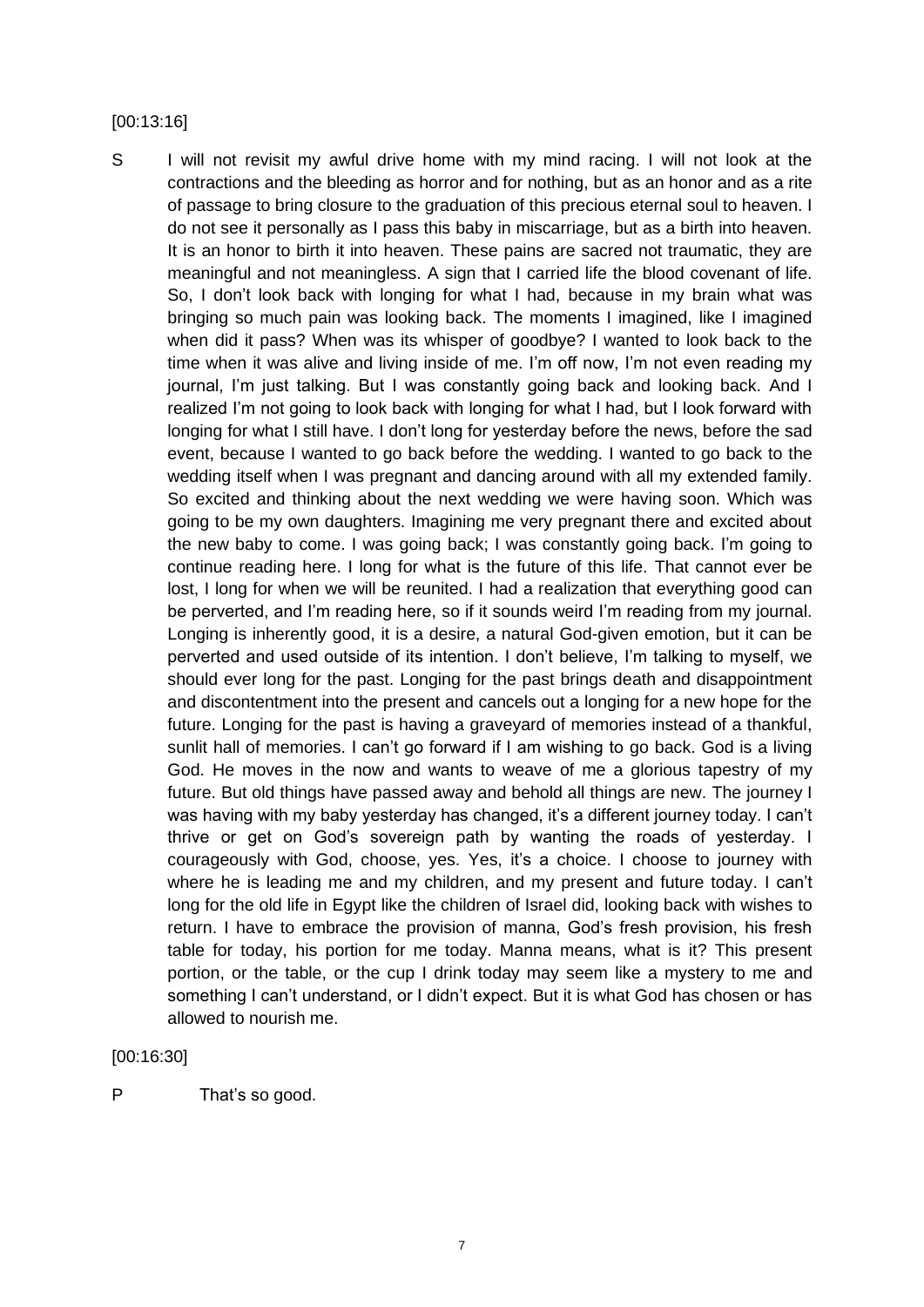S It may not look like nourishment to me. The children of Israel wanted the quail and the leeks and the onions from Egypt. The small, seed like, quirky manna didn't look like nourishment, but it was divine food perfect to sustain, and grow, and make them thrive. When they chose to embrace the, what is it, they didn't get weary and they walked through the years of the wilderness without one of them wearing out. The leeks and quail could not have done this miracle. We need to partake, so when I talk about, we, I'm not talking about you. I'm just speaking to my journal. We need to partake of what's fresh to not grow weary in the wilderness of life. And the reason why I was writing that is, what was fresh for me now is this new journey with my baby. I can't go back to what I thought was provision. This is a wilderness time for me and he's going to sustain me with it, but it's a mystery. This new journey with baby is fresh. I know my baby lives. I know my baby is eternal, and I have to keep looking for that longing and not long for what was. So, I continue, and I'm almost done. We can't eat from yesterday's stash of manna even, like the children of Israel, because it would grow maggots. So, I choose today to drink the cup of today with gratefulness that God will sustain me through it. Yesterday's cup is not living water it's too stale for today. Fresh is the best. We do our best to nurture life and health and every aspect of our lives. We do our best to learn and choose that which begets life. We live by faith, and righteousness, and the wisdom of the Lord. And then we leave the weaving of his sovereignty, and we rest. Because that is what I was dealing with, what did I do wrong? You know, what...? But I did my best. I chose life in every area of my life. I have to leave it to sovereignty. I don't know why, and I don't want to ask why, because I think, "why?" is a victim question. Graham Cooke taught me this, he's like, don't ask why, people. The question is to ask, what does this mean for me now? Because "why?" is a victim question. So, I held onto that and was like, God I'm not going to ask you why because I'll find that out in heaven, but I'm going to ask you, what are you to be for me now? So, that's where I was. Then I say, we have to leave the weaving of his sovereignty and to rest. We eat the manna he daily provides and know he is working it for our good. I choose to hold his hand and walk the fresh unknown trail of today. I look for his goodness. I will awake myself to his goodness along the way. His goodness follows me, it doesn't get trapped in the past. I press into courage, to live in today and long for the desires of tomorrow, not yesterday. I'm reminded Pearl, and I wrote this in the journal. I'm reminded of that movie comedy that Pearl took me to, and I don't know the name, but I put it in a little quotation, this is where you live. It was a dance movie. You know the one?

#### [00:19:19]

| Hitch.<br>P |
|-------------|
|             |

- S Hitch. It was not a good movie, don't take your children to it.
- P It's a good movie.
- D Nor is it a dance movie.
- P It's the best movie.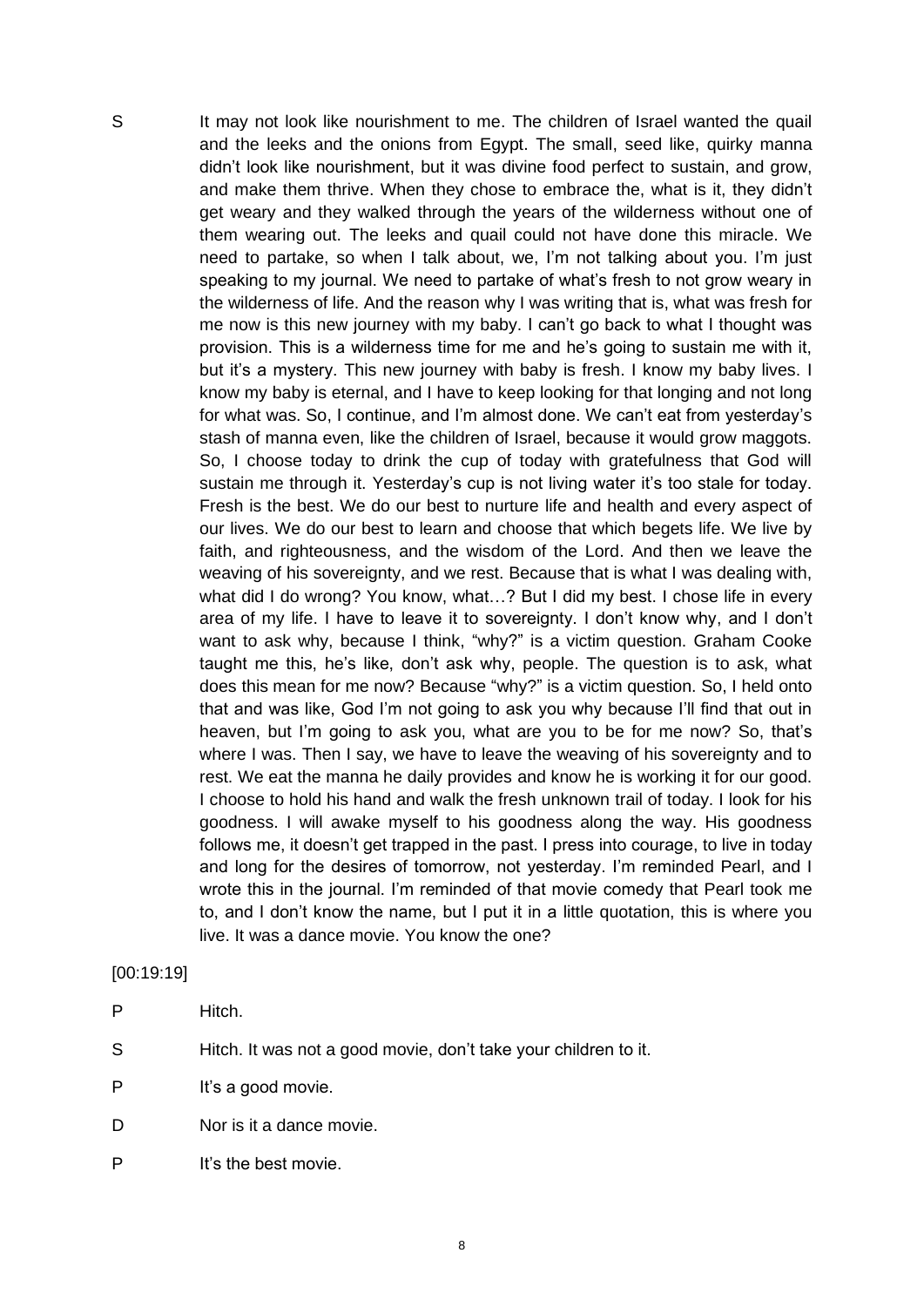- S There was a dance. This guy was like, dancing at this place and he was like, this is where you live. This is what I feel like the Lord's saying to me. He used that movie that Pearl took me to, that we also took our Mum, and we were very uncomfortable sitting next to our Mum.
- P Our Mum.
- S Don't take your mother to Hitch, please.
- D Oh my gosh, with that question.

# [00:19:41]

- P Yes, don't take your mother to Hitch.
- D I can see your Mum with that question mark on her face.
- P If your mother is like our mother, don't take her to Hitch.
- S But I felt like the Lord...
- P That.
- S I felt like the Lord say, Danny's doing our mother's face he's doing it very well. I feel like the Lord said to me, this is where you live.
- P That's good.
- S This is where you live. It's a dance move, and I'm like, I can be joyful because this is where I live. This courageous living in today and embracing the newness, even the uncertain mysteries of today, is where I'm going to truly live. We can't live inside yesterday ever again we can only die inside if we hunger for yesterday. I'm not saying I can't, I'm still journaling, it's just rambling, a constant stream of consciousness. I'm not saying I can't be thankful in memories, because thankfulness is the fruit of truly living in the day because it's counting our blessings and fueling joy, but hungering for yesterday wrecks our metabolism for hope. And then, that was my journal. Then I wanted to write some things that relate now to our journey that have nothing to do with losing a child.

# [00:20:46]

- P That's good though Serene, I loved it.
- S It was cringe reading from my own journal.
- P It wasn't cringe.
- D Not at all.
- P Not a bit, a lot of women have experienced miscarriage, loss, and other things.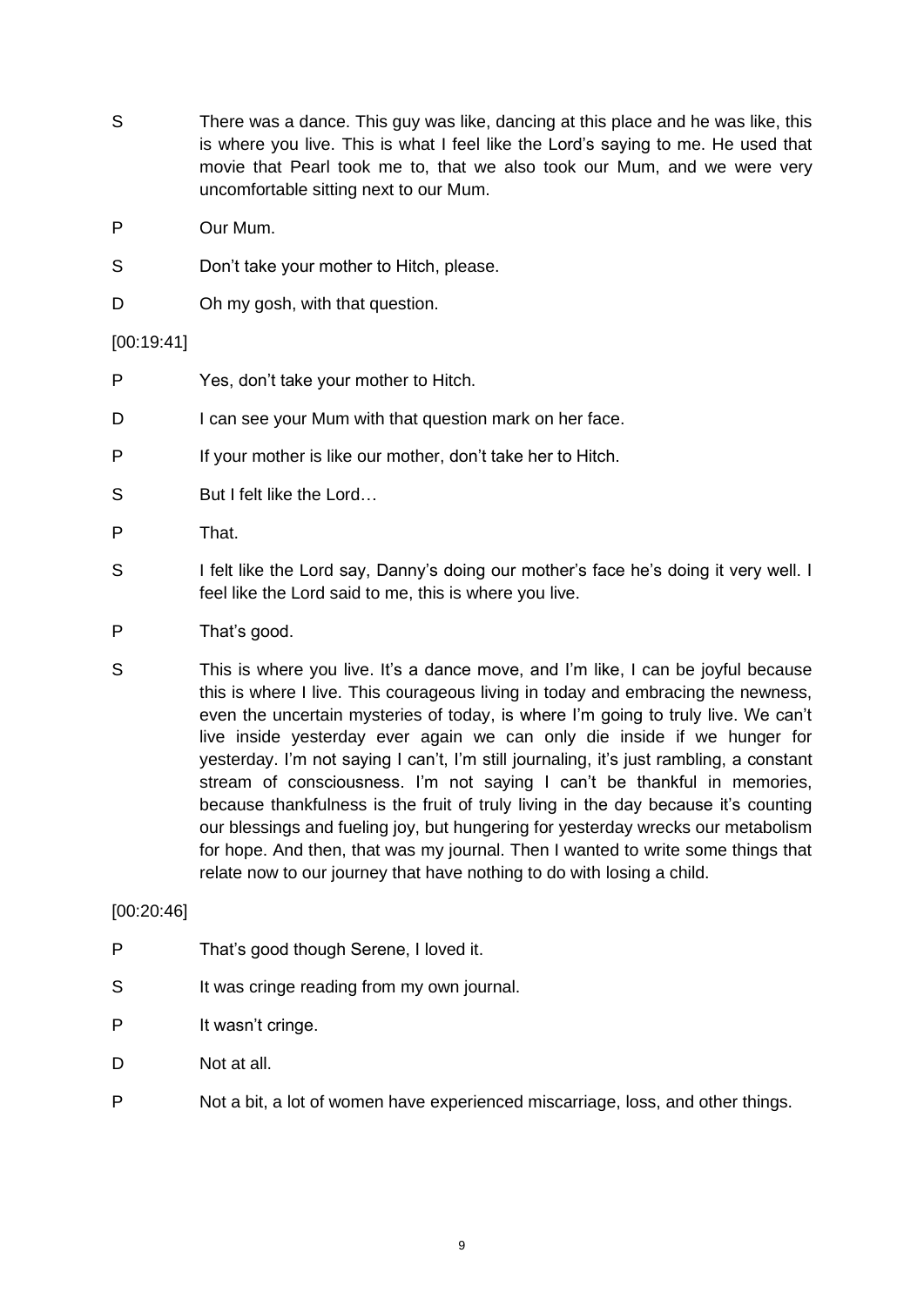- P Hey, you're listening to the PODdy with Serene and Pearl, and I'm Pearl, and who are you?
- S Serene
- Announcer Support for this podcast comes from Fidelity Investments. Disruptors are companies poised to shake up or displace entire industries. Mega trends are massive changes occurring on a global scale. Harness their investment potential with Fidelity's eight new disruption and Megatrend funds, which help you invest in the next big thing. The disruption funds include Fidelity's new time-based pricing. The longer you stay invested, the lower your expense ratios can go. Learn more at fidelity.com/nextbigthing. That's fidelity.com/nextbigthing. Before investing in any mutual fund consider its investment objectives, risks, charges, and expenses. Contact Fidelity for a prospectus or a summary prospectus containing this information. Read it carefully. Fidelity Brokerage Services LLC.Member NYSE S I PC.
- S This is the PODdy with Serene, and Pearl. Get it right, it's P-O-D-D-Y.
- S The loss of the baby is just very dramatic in my life, but there is no depression attached because of the hope of the Lord. But I felt like where I was getting trapped was the longing. I was wanting to go back to before, and it was such a trap. It really was shuffling me up. The Lord was giving me this revelation, then I would go check my phone, check a message, and then check my emails. Bing. Check out what your baby is doing today now that you're almost 12 weeks.
- P Yes.
- S And I want to go back to yesterday, immediately. And I want to go back to before I heard the news and so I felt the Lord say, no, you've got new hopes in this journey. Where is this journey taking you now with your baby? Now I want you to hope and desire the future. You're reuniting together, your baby lives. This is just a vapor here. So, I have a journey with this baby but I'm not going to repeat the journey that I had. Unless I look back to be thankful, and I'm very thankful even for the time that I carried the baby and didn't know that it was even dead inside of me. I feel like it was a beautiful sacred time of even more time celebrating that life that deserved to be celebrated. Even if I was in ignorant bliss, it was bliss. And so that was great.

[00:23:17]

P You didn't share any of the, and you don't have to, I guess because that's your private journey, but you didn't share in the end how you waited and waited for it to come. And your body didn't want to let it go, and then when it finally did it was really quite…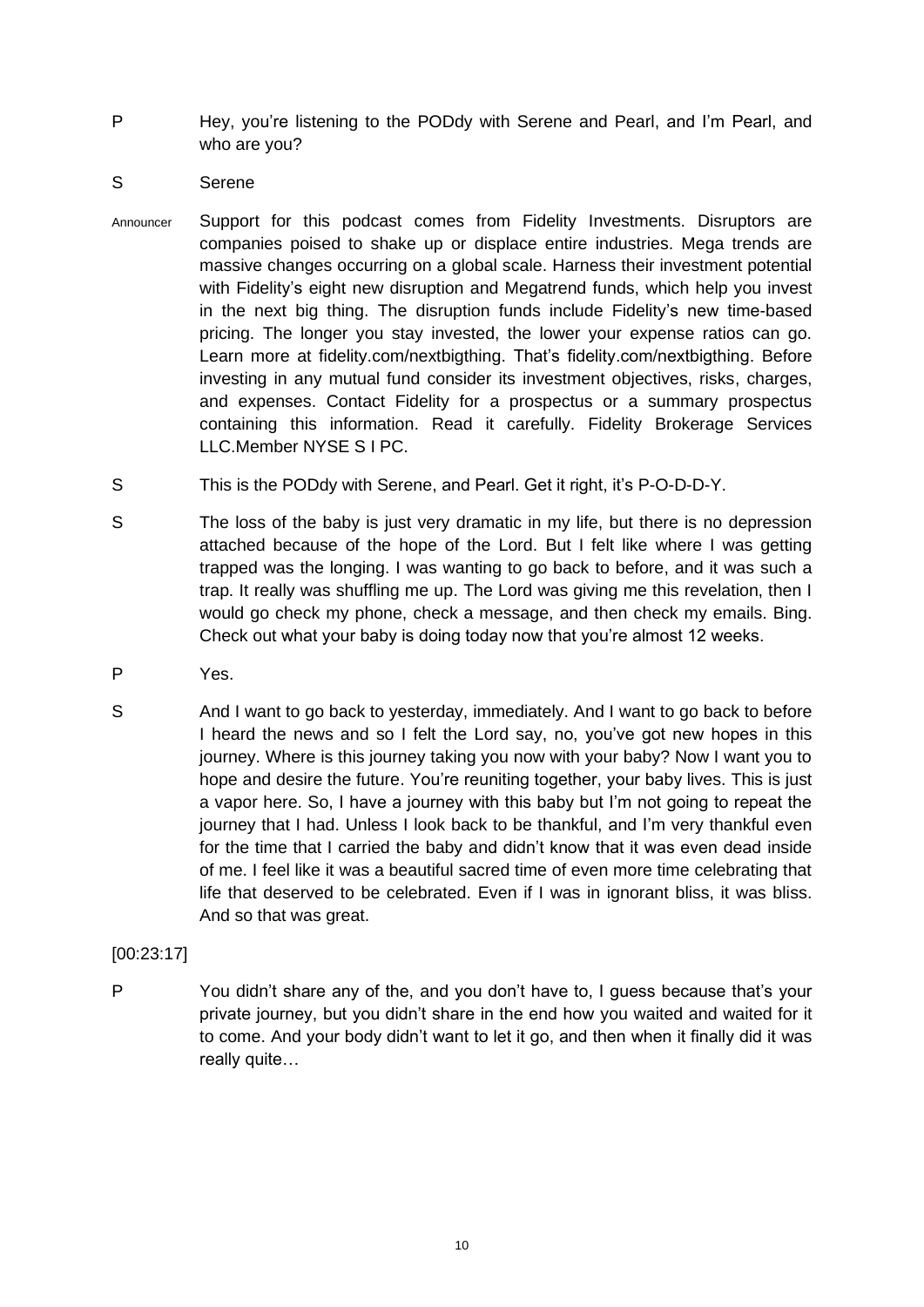- S I was proud of my body for not wanting to let it go, I was actually probably egging it along not to let it go. Because even though the baby was dead, I felt close to the baby still carrying it. And I still had all the pregnancy hormones. In fact, just to have a joke with you guys, if you've listened to the PODdy about wonderful Jeffer and the wonderful experience of just looking at the goodness of God through incredible tragedy.
- P When his wife died.
- S He's lost his wife and a ten-week-old baby through his wife dying of leukemia. We watched him walk through it with such incredible victory, and I said to my husband, I stomped my foot down when I came home from the hospital. By the way, this is all going on at the time when I'm praying for Pearl to survive the hurricane. This is Pearl's hurricane weekend, this is what my weekend was at home. I stomped my foot down and I said, I'm a failure, I'm not even being a Jeffer. He's like, but you're a woman and you're filled with these pregnancy hormones, so you need to give yourself a break. I mean I wasn't depressed, but I was deeply upset.
- P And then when the baby finally did, your body passed...
- S I carried the baby until this Sunday. So, I'm sitting here talking and it's two days from Sunday and I ended up in the emergency room.
- P Yes, with really bad hemorrhaging.
- S I ended up in the emergency room, I thought that I was dying. Because I've gone through many labours, as you know, I've got nine live children, and never have I seen a horror movie filled in every bathroom at my home and on the way to the hospital.
- P Yes, for some reason this was just very…
- S And as we're sitting here I'm still walking that journey and believing that God will heal me. I don't know the end of the journey yet, but my body is still, excessively bleeding, but we'll see what happens. I have faith, I totally have faith. Anyway, I wanted to read this, not to be a reader today, but I wrote down these thoughts. So, I thought, Pearl said, yes. I said, I don't really want to share it as a weird person or weird thing, but I wanted to share the longing revelation, and I want to share why I want to share it right now.
- [00:25:26]
- So, I wrote some things down about last night when Pearl said I should share it. I know that it's not just in the area of the loss of an unborn child that someone can relate to the longing for yesterday. Of course, when someone has even held somebody that they love or had memories of life with them, that longing for yesterday will of course be even more tangible and such an incredible force. But some are stuck in the past because of something that's not even a loss. It could just because the past was more comfortable than today.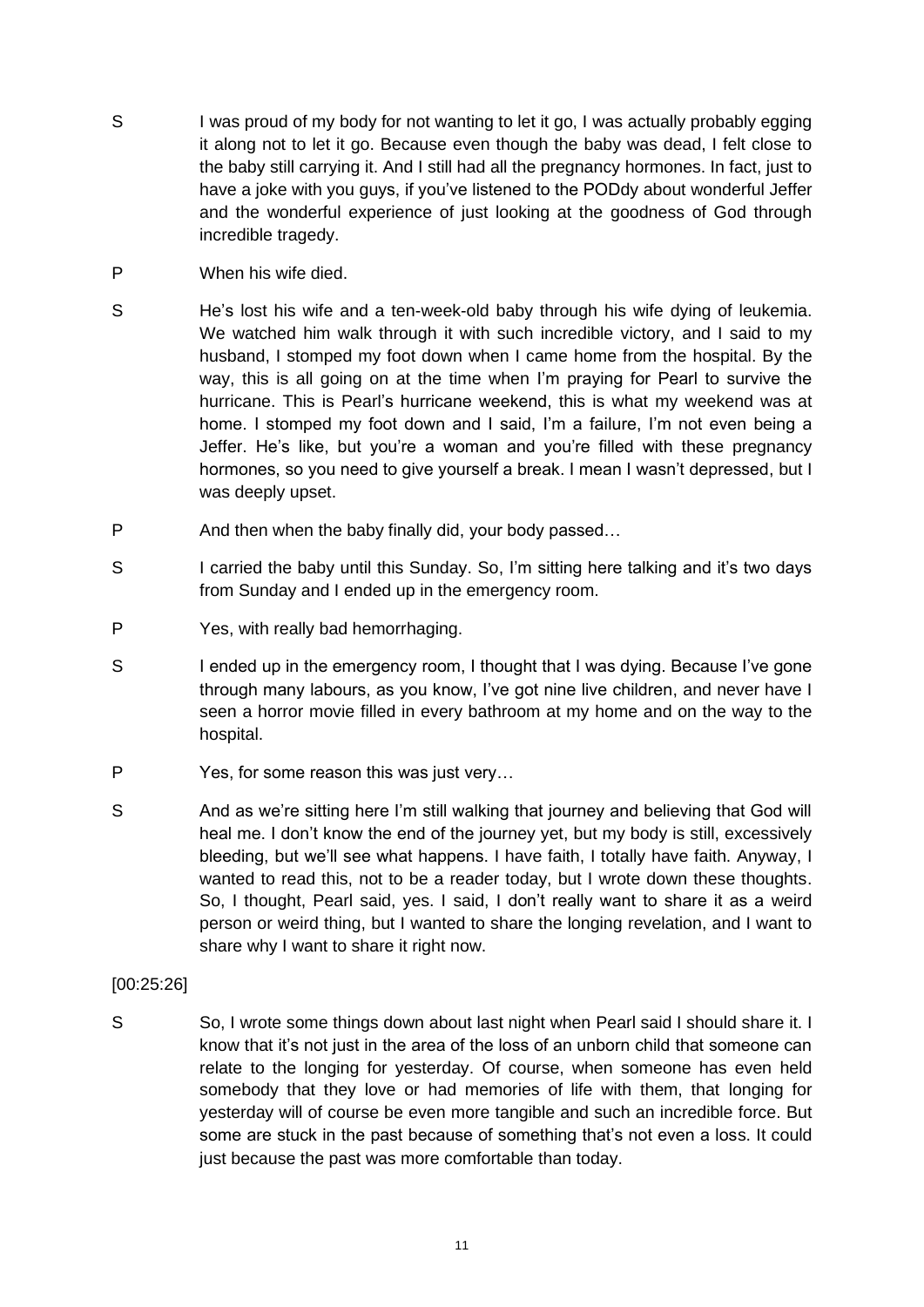- S Some people are stuck before 2020. Life before 2020, they want to go back. I want to go back, not that I would really because I've got this revelation now, but before I had, I was like I want to go out in town and not see apocalyptic mask wearers. Not that I'm against people wearing masks. Hear me, I am totally fine with people who choose to wear masks, it's totally great. But it looks like an apocalyptic movie to me.
- P Life has changed.
- S It doesn't bring hope of children dancing through a park.

# [00:26:34]

- P I want to get snacks when you go on a plane again.
- S Yes, I want to travel, I want to go back to Israel. I want to take my children. We were meant to be at a family reunion Pearl, remember in New Zealand, this January we were meant to go down.
- P Yes, and all the people that have lost their businesses and stuff, there's a longing for that.
- S There's a longing. Maybe you want to go back before a diagnosis. Maybe before knowledge of a sad event or a sad fact, before a failed relationship. Before you binged for six months during the stressful season and you want to go back. We get paralyzed longing for yesterday that we don't change or view today to embed longing in tomorrow. To that actually takes action and brings… We need a longing for tomorrow so that we have action today that makes tomorrow bright. We can't long for the life when we fit into our size whatever. Let's long with hope and the fresh action of living fully involved in today, the present, to fit back in that healthy size in the future. So, we don't long, wasn't that great, it was awesome. I was so happy when I fit into blah blah. And that blah blah, I'm saying blah blah because it's different for everybody. Healthy may be 14 for you and it may be four for someone else, but we don't look back and long for that, we look forward with excitement to that. We hope and long and work towards a healed relationship instead of saying it used to be good. We once were happy in the good old days.

## [00:27:58]

- P Wow.
- S We look for the beauty and bloom in the era and time we are planted. 2020 is our time to shine. When the dark gets darker the light shines brighter. We remember with joy the time when we enjoyed a precious season, but we don't long for it. And I'm so proud of you too Pearl and my sister as well, and I'll tell you why. Living in the same town as a grandchild, I've heard some people say, well they moved a year ago and it's been pretty sad since then. You had Meadow and them living, pretty much all your grandchildren living right in your backyard almost, and now that's different. Now they live in a different town. Instead of longing for that season, you've looked for and made the best of the new season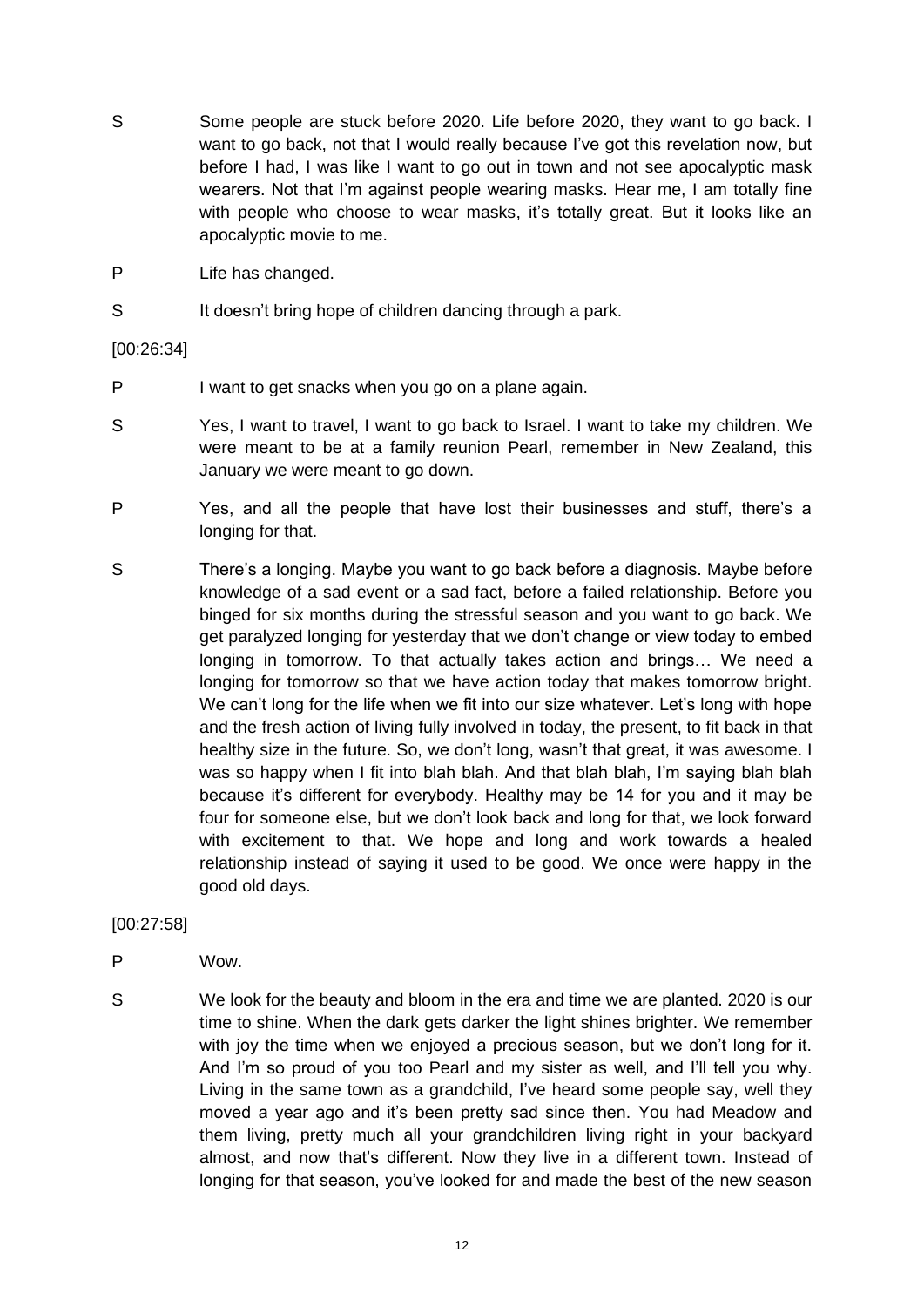and looked for opportunities to make this season, which is a little more distant, but to make that be exciting. It's the new journey, it's the longing for the new and to make the best of the new instead of pining for that old season. I love that with our sister Vange. She has ten beautiful children and when her season was up with having babies, you'd think because she did it for so long and that was who she was, that was her identity, she was the wild Mum at home. But she didn't long back for that season. She let it go and now she's the adventure women of the world. It's like, I can't imagine her being tied down to a house anymore because she's out in a kayak and out three miles in the ocean. She will look back in thankfulness and say, that was such a great season. But she's not changing that season, saying, I can't have a season just as great. I can't move on. I'm proud of you, you and her for those things. Instead of pining for the better time we delight in the now, we embrace the new road. We find the new and different ways to connect and capture the joy, we learn how to be fantastic elastic.

- P That's good.
- S I love that. To be able to be so elastic that we can conform, not in different morals but to conform so that we can say, hey that was yesterday and that was great. This is today may look different, but I'm going to make it fantastic because I'm going to be elastic. Yes.
- P Yes.
- P Hey, you're listening to the PODdy with Serene and Pearl, and I'm Pearl, and who are you?
- S Serene
- S In my personal recent pain, I look to the day of my reunion with the babies. I say babies now, that have slipped from my hands but never from my heart. The future has so much treasure for me, so why wouldn't I want to long for the future? When I look back, when it's a thankfulness, that's great. I look back with a thankfulness to have had carried that baby so long. But I have to keep my eyes ahead, I can't look back. Even, I was telling Pearl, even on the car ride here, we don't clean our cars up here on the Hilltop. Well maybe some of us do, but I don't, and I don't think Pearl has a great habit of it either.
- P No.
- S You're a bed maker, but not necessarily a car cleaner.
- P I haven't got there yet.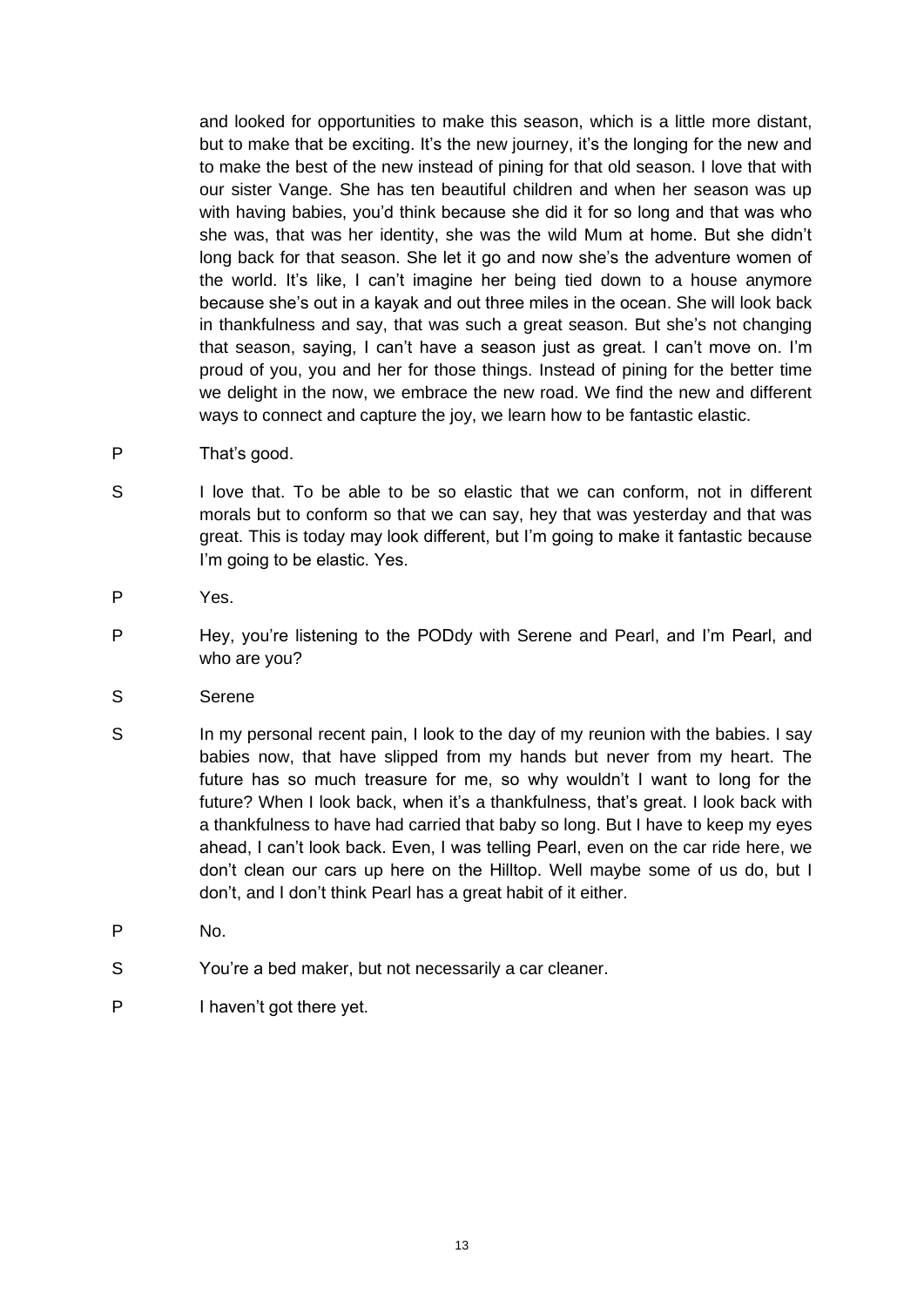- S You haven't got that identity. Well, I sat in the car and I saw my smoothie cup that I had had to eat on the way to the ultrasound, and I saw the mask that I threw off onto the dashboard, because I had to wear it to get into the building. But it all brought me back fresh to the day of pain. And I wanted to, it was natural for me to go back there and have a good cry, but I refused it. I'm like, I can be tender and mournful towards my baby, but I am not going to go back to dark memories. I refuse. So, I decided to take a deep breath and to think about where they are today. Imagining them and imagining their purpose in heaven and the future for me and for them. I've got treasure there. I'm not going to go back.
- P Good.
- S Other relationships, other than, no sorry, actually it says revelations here, not relationships. But I do have a revelation and I'm going to preface it. I am pro-life, but I have great compassion for any man or woman who have been victims of abortion. I don't think babies are the only victims of abortion. I think that mothers are full of fear and some, many times they're abandoned. Many times, they're not only abandoned by boyfriends or husbands, but by parents, who they'd basically be disowned if they come back. I feel like they're being trapped by the great deceiver. I have great compassion. Pearl, you and I have great friends who in past seasons of their life have had abortions but are beautiful mothers of babies today, but their whole mind was in a different panic moment of fear and they were trapped. So, I have great compassion, I have no condemnation. I don't think we can separate and say, oh you were trapped in fear and made this awful decision. Well, I've been trapped in fear and made awful decisions before and sin is sin to God and I'm not going to say one is over here and condemned. When I think all of us have made decisions that we wish we hadn't made because we were put in a place of fear. So, I really want to preface that. I am not in anyway, in hatred towards those who are pro-choice. I have my very strong conviction about pro-life that's all.
- [00:33:31]
- P Yes.
- S And I do believe it's not just the babies trapped, and many women go on after abortion to suffer great depression, and great suffering. And I feel that because I know the suffering that I feel after a miscarriage, and I know that that feeling is theirs deep down. And so, I have great compassion for that. But as I was laying there on the ultrasound table and saw the baby, and it's the kind of ultrasound that's a little more invasive because it was…
- P The vaginal one.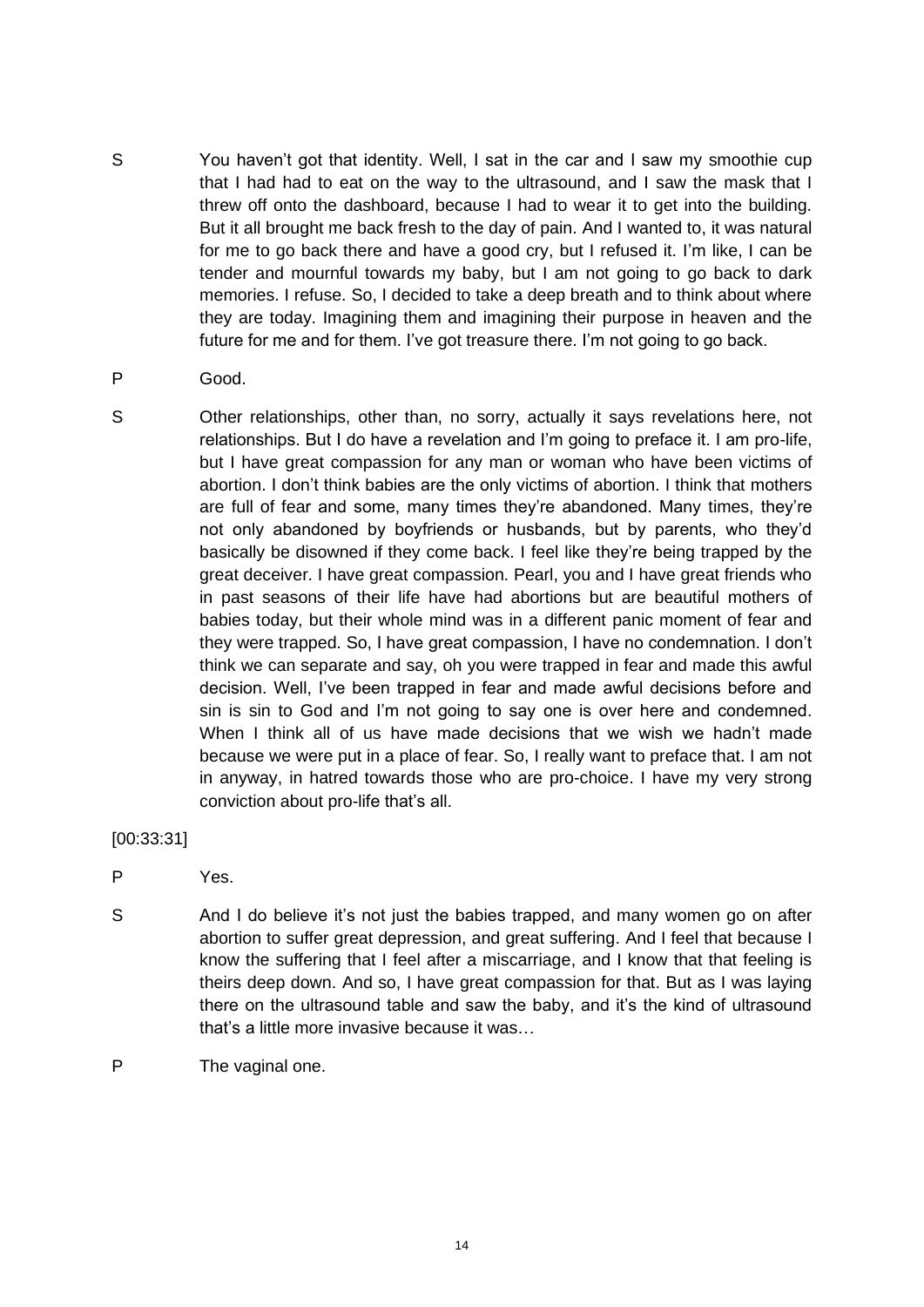S Yes, the smaller. I was laying there, and the atmosphere wasn't good in the room. Maybe there was this feeling like something was wrong, or it was a small room, my husband wasn't there. And I had this feeling like I was connecting to women who have had abortions, it was this weird thing, and then I saw this little, still baby on the screen, and my heart was so broken, and I felt vulnerable and so invaded too.

- S It was just this incredible feeling of loss, and I came home and told that to my Dad, it's such an awful loss. To see this baby with just no movement. It's this beautiful little baby but still. And he said Serene, I'm wondering if that's how God feels. You've felt this pain once, you've only once had experienced the still picture of a baby. But is that what God's had to experience 63 million times in America alone? Because he's the great Father. I mean you're a mother, but parenthood has been birthed in the heart of the father. It just made me realize that life is precious, and this is nothing like I said, and I prefaced it with great intensity of sharing my heart. This is nothing against anyone involved in the other side of things. But life is precious and so, that's why I don't think it's even about whether you like somebody in an election or whether you like this personality better, or this personality is vulgar, or this personality is whatever. I just feel like right now I'm moved to put my name on the side of life. Because I just saw God having to go through that, like I have a purpose and I have a plan. You might remove this from the podcast, but I just felt that was a revelation that I had, and I just felt like I wanted to share that. But I had also just two more things to say. We're 29 minutes in, I feel like I can say this. This backtracking a little bit, back to the longing and not looking back. And some verses that God gave me, which was so incredible. It says here, in Psalm 139 verse five to seven, let's see if I can pick it up. I've earmarked my page, so just hold on people. Here it is. This is, five to seven, okay, here it is, you've gone into my future to prepare the way, and in kindness you follow behind me to spare me from the harm of my past. With your hand of love upon my life you impart a blessing to me. This is just too wonderful. Deep, incomprehensible, your understanding of me brings wonder and strength.
- S And it was so huge because I felt like God's saying to me, I've gone into your future, I'm preparing a way, look forward, look ahead Serene. In my kindness, I follow behind you. I'm going to stand between your past and you, I'm there. So, every time you look back you're going to feel thankfulness because I'm going to protect you from all the pain. I'm standing there, when you look back you're going to see me. And it said to spare me from the harm of my past.
- P Wow.
- S And I realized, if I'm going to look back, I'm going to be harmed by my past. Because right now, in this mourning process every time I look back I'm brought to tears because I look back at that joy that's been snatched. But no, he says I've gone ahead into your future to prepare a way for you. That's why I felt like, I walked into the PODdy and they were like, how are you? And I said, I'm very blessed, because God's given me some great revelations. And that's the beauty of God. He is a Father, and he loves to give drink to the thirsty, and a lot of people are thirsty.